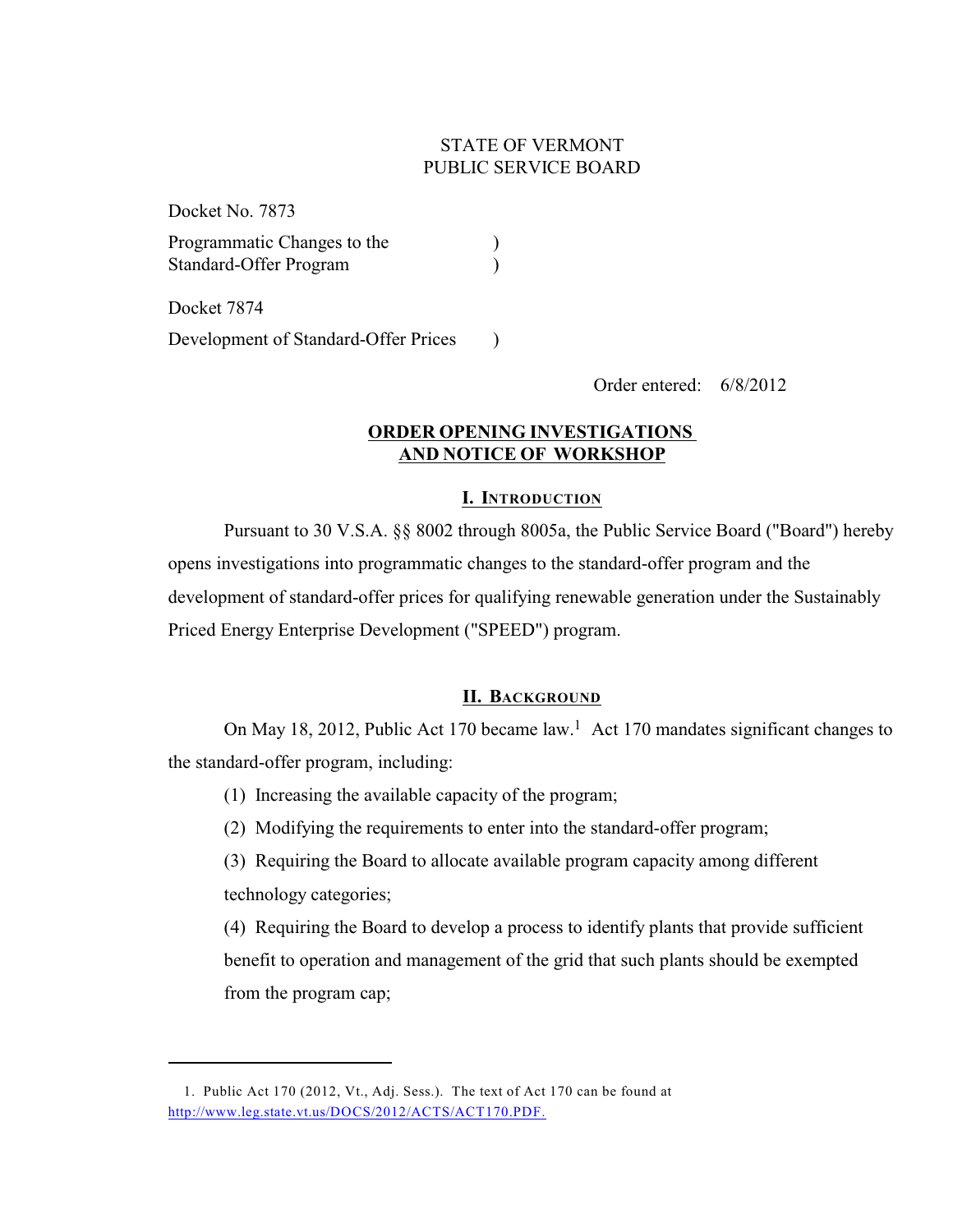(5) Requiring the Board to develop a Greenhouse Gas Reduction Credit mechanism for certain customer(s);

(6) Requiring the Board to establish prices for existing hydroelectric facilities;

(7) Requiring the Board to develop prices based on an avoided cost methodology; and

(8) Allowing the Board to examine market-based pricing methodology.

We are appointing Board staff to initiate proceedings to address the requirements of Act 170. These proceedings will occur in two separate dockets: Docket No. 7873 will address the programmatic changes to the standard-offer program and Docket No. 7874 will address the establishment of the new pricing methodologies. Both of these dockets will be conducted as non-contested case proceedings.

Board staff will hold an initial workshop to begin discussion of these issues and determine the process for reviewing and deciding these issues. This workshop will be held on **June 22, 2012, at 9:30 a.m.** in the House Chamber at the Vermont State House, in Montpelier, Vermont.

In order to effectively manage these dockets, the Board is establishing new e-mail lists for each docket. **The Board will no longer utilize existing e-mail lists for these proceedings.** Any interested party may contact the Clerk of the Board at  $psb$  clerk@state.vt.us to request to be added to one or both of these lists.

#### **III. ORDER**

IT IS HEREBY ORDERED, ADJUDGED AND DECREED by the Public Service Board of the State of Vermont that:

1. Pursuant to 30 V.S.A. Sections 8002 through 8005a, investigations are opened into programmatic changes to the standard-offer program (Docket No. 7873), and the development of standard-offer prices for SPEED resources (Docket No. 7874).

2. Board staff shall conduct a Workshop on Friday, June 22, 2012, commencing at 9:30 A.M., in the House Chamber at the Vermont State House, 115 State Street, Montpelier, Vermont.